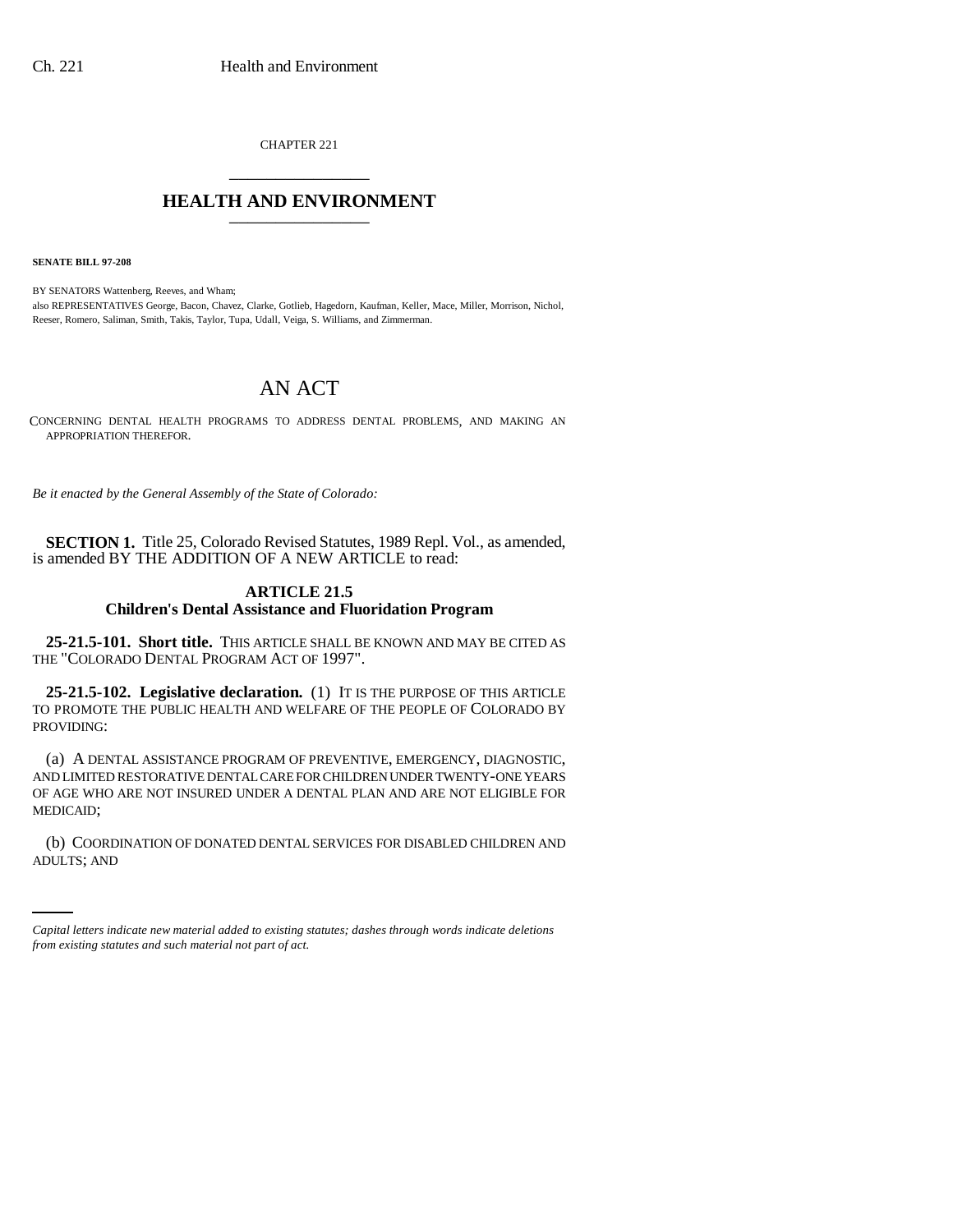(c) A GRANT PROGRAM TO ASSIST COMMUNITIES IN ATTAINING APPROPRIATE LEVELS OF FLUORIDE IN DRINKING WATER PROVIDED BY COMMUNITY WATER SYSTEMS AS A MEANS OF PRIMARY PREVENTION OF DENTAL DECAY.

(2) THE OBJECTIVES OF THIS ARTICLE SHALL BE IMPLEMENTED THROUGH VARIOUS EXECUTIVE DEPARTMENTS, AGENCIES, AND POLITICAL SUBDIVISIONS OF THE STATE IN COOPERATION WITH PRIVATE INDIVIDUALS AND ORGANIZATIONS.

(3) IT IS THE INTENT OF THE GENERAL ASSEMBLY THAT NOTHING IN THIS ARTICLE SHALL BE CONSTRUED TO CREATE AN EXEMPTION FROM THE APPLICABLE PROVISIONS OF TITLE 10, C.R.S.

**25-21.5-103. Definitions.** AS USED IN THIS ARTICLE, UNLESS THE CONTEXT OTHERWISE REQUIRES:

(1) "ADVISORY COMMITTEE" MEANS THE DENTAL ADVISORY COMMITTEE CREATED IN SECTION 25-21.5-106.

(2) "DEPARTMENT" MEANS THE DEPARTMENT OF PUBLIC HEALTH AND ENVIRONMENT.

- (3) "ELIGIBLE CHILD" MEANS A CHILD:
- (a) WHO IS UNDER THE AGE OF TWENTY-ONE YEARS;
- (b) WHO IS NOT COVERED UNDER A POLICY OF DENTAL INSURANCE;
- (c) WHO IS NOT ELIGIBLE FOR MEDICAID; AND

(d) WHOSE FAMILY INCOME IS EQUAL TO OR LESS THAN ONE HUNDRED EIGHTY-FIVE PERCENT OF THE FEDERAL POVERTY LEVEL.

**25-21.5-104. Dental assistance program for children.** (1) SUBJECT TO AVAILABLE APPROPRIATIONS, THE DEPARTMENT SHALL ADMINISTER A PROGRAM OF DENTAL ASSISTANCE TO ANY CHILD WHO IS AN ELIGIBLE CHILD, REFERRED TO IN THIS ARTICLE AS "THE PROGRAM". DENTAL ASSISTANCE UNDER THE PROGRAM SHALL CONSIST OF PREVENTIVE, EMERGENCY, DIAGNOSTIC, AND LIMITED RESTORATIVE SERVICES PROVIDED BY APPROPRIATE LICENSED DENTAL PROVIDERS, INCLUDING DENTISTS AND DENTAL HYGIENISTS WORKING IN PRIVATE AND PUBLIC SETTINGS.

(2) THE DEPARTMENT SHALL PROMULGATE RULES NECESSARY FOR THE IMPLEMENTATION OF THE PROGRAM, AFTER CONSULTATION WITH THE ADVISORY COMMITTEE CREATED IN SECTION 25-21.5-106.

(3) THE DEPARTMENT SHALL ADMINISTER THE PROGRAM THROUGH RECRUITMENT OF QUALIFIED PROVIDERS, INCLUDING DENTAL HYGIENISTS. THE DEPARTMENT SHALL CONTRACT WITH APPROPRIATE PROVIDERS, PROVIDER NETWORKS, OR DENTAL PLANS TO PROVIDE SERVICES AND SHALL DETERMINE APPROPRIATE PAYMENT MECHANISMS. THE DEPARTMENT SHALL COLLABORATE WITH OTHER STATE OR PRIVATE ENTITIES THAT DETERMINE INCOME ELIGIBILITY, WHICH MAY INCLUDE THE ADMINISTRATOR FOR THE CHILDREN'S HEALTH PLAN, ARTICLE 17 OF TITLE 26, C.R.S., TO DETERMINE THE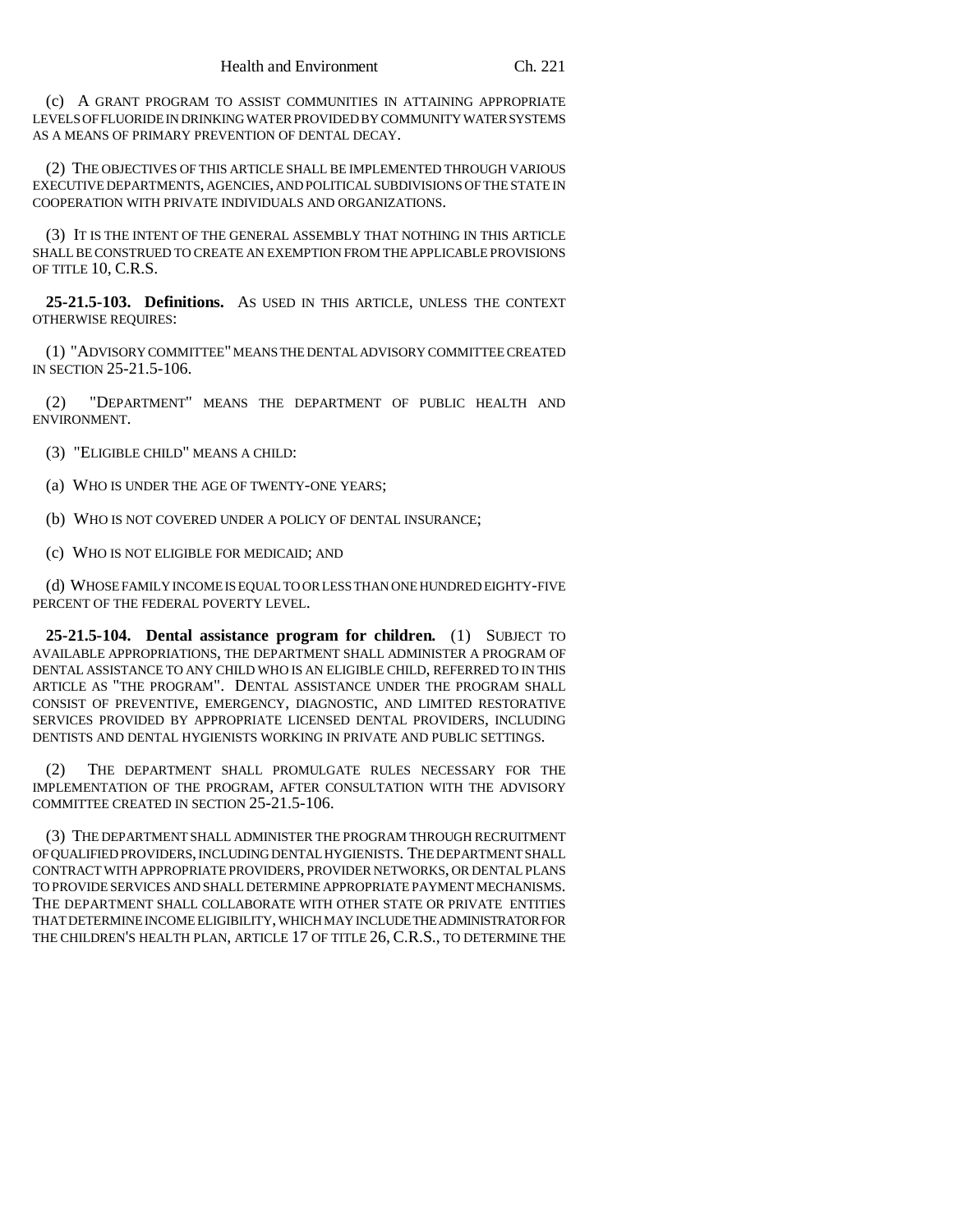## Ch. 221 Health and Environment

INCOME ELIGIBILITY OF CHILDREN APPLYING FOR THE DENTAL ASSISTANCE PROGRAM.

**25-21.5-105. Copayment - eligibility - children's dental plan cash fund payment schedule.** (1) A CHILD WHO MEETS THE ELIGIBILITY CRITERIA SET FORTH IN SECTION 25-21.5-103 (3) SHALL BE ELIGIBLE FOR SERVICES PURSUANT TO THIS SECTION; EXCEPT THAT THE NUMBER OF CHILDREN SERVED SHALL DEPEND ON THE AMOUNTS APPROPRIATED FOR THE PROGRAM. THE DEPARTMENT SHALL DETERMINE COSTS FOR EACH ELIGIBLE CHILD AND FOR INDIVIDUAL SERVICES OR COMBINATIONS OF SERVICES AND SHALL ESTABLISH COPAYMENTS OR FEES FOR EACH PARTICIPATING ELIGIBLE CHILD, NOT TO EXCEED A CAP PER ELIGIBLE FAMILY. ANY SUCH PAYMENTS UNDER THIS PROGRAM SHALL BE CREDITED TO THE CHILDREN'S DENTAL PLAN CASH FUND, WHICH FUND IS HEREBY CREATED IN THE STATE TREASURY. THE FUND SHALL ALSO CONSIST OF MONEYS FROM GIFTS, DONATIONS, OR GRANTS OF ANY KIND FROM ANY PUBLIC OR PRIVATE ENTITY. MONEYS IN THE FUND SHALL BE SUBJECT TO ANNUAL APPROPRIATION BY THE GENERAL ASSEMBLY TO HELP DEFRAY THE EXPENSES OF THE DENTAL ASSISTANCE PROGRAM. THE DEPARTMENT IS AUTHORIZED TO SPEND MONEYS IN THE FUND FOR PURPOSES OF THE DENTAL ASSISTANCE PROGRAM. AT THE END OF EACH FISCAL YEAR, ANY UNEXPENDED OR UNALLOCATED FUNDS SHALL REMAIN IN THE CASH FUND AND SHALL NOT BE TRANSFERRED TO THE GENERAL FUND.

(2) THE DEPARTMENT IS AUTHORIZED TO RECEIVE GIFTS, DONATIONS, OR GRANTS OF ANY KIND FROM ANY PUBLIC OR PRIVATE ENTITY TO CARRY OUT THE PURPOSES OF THIS ARTICLE SUBJECT TO THE TERMS AND CONDITIONS UNDER WHICH GIVEN; EXCEPT THAT NO GIFT, DONATION, OR GRANT SHALL BE ACCEPTED IF THE CONDITIONS ATTACHED THERETO REQUIRE THE USE OR EXPENDITURE THEREOF IN A MANNER CONTRARY TO LAW. ALL SUCH GIFTS, DONATIONS, AND GRANTS SHALL BE TRANSMITTED TO THE STATE TREASURER, WHO SHALL CREDIT THE SAME TO THE CHILDREN'S DENTAL PLAN CASH FUND, CREATED PURSUANT TO SUBSECTION (1) OF THIS SECTION.

(3) THE DEPARTMENT SHALL DEFINE THE TYPES OF DENTAL SERVICES TO BE PROVIDED UNDER THIS ARTICLE WITH THE ADVICE OF THE DENTAL ADVISORY COMMITTEE.

(4) THE DEPARTMENT SHALL ANNUALLY SET THE PAYMENT RATE FOR SERVICES, WHICH SHALL BE ADEQUATE TO ATTRACT SUFFICIENT PROVIDERS IN THE PROGRAM BUT SHALL BE LESS THAN THE USUAL AND CUSTOMARY CHARGES FOR THE TYPES OF DENTAL SERVICES PROVIDED IN ACCORDANCE WITH SUBSECTION (3) OF THIS SECTION.

**25-21.5-106. Dental advisory committee - creation - repeal.** (1) THERE IS HEREBY CREATED IN THE DEPARTMENT A DENTAL ADVISORY COMMITTEE, WHICH SHALL BE APPOINTED BY THE EXECUTIVE DIRECTOR OF THE DEPARTMENT. THE DENTAL ADVISORY COMMITTEE SHALL BE COMPRISED OF TEN MEMBERS, INCLUDING ONE MEMBER REPRESENTING THE DEPARTMENT WHO SHALL BE A NON-VOTING MEMBER, ONE MEMBER REPRESENTING THE DEPARTMENT OF HEALTH CARE POLICY AND FINANCING, TWO DENTISTS PROVIDING DENTAL CARE TO THE INDIGENT, ONE DENTAL HYGIENIST, ONE REPRESENTATIVE OF A CHARITABLE PROGRAM THAT FULLY SUBSIDIZES DENTAL CARE FOR CHILDREN, ONE DENTIST IN PRIVATE PRACTICE WHO REPRESENTS THE PROFESSIONAL DENTAL ASSOCIATION, ONE REPRESENTATIVE FROM A DENTAL SCHOOL, AND TWO PARENTS OF ELIGIBLE CHILDREN. TERMS OF THE MEMBERS SHALL BE THREE YEARS; EXCEPT THAT THE TERMS OF THE FIRST APPOINTEES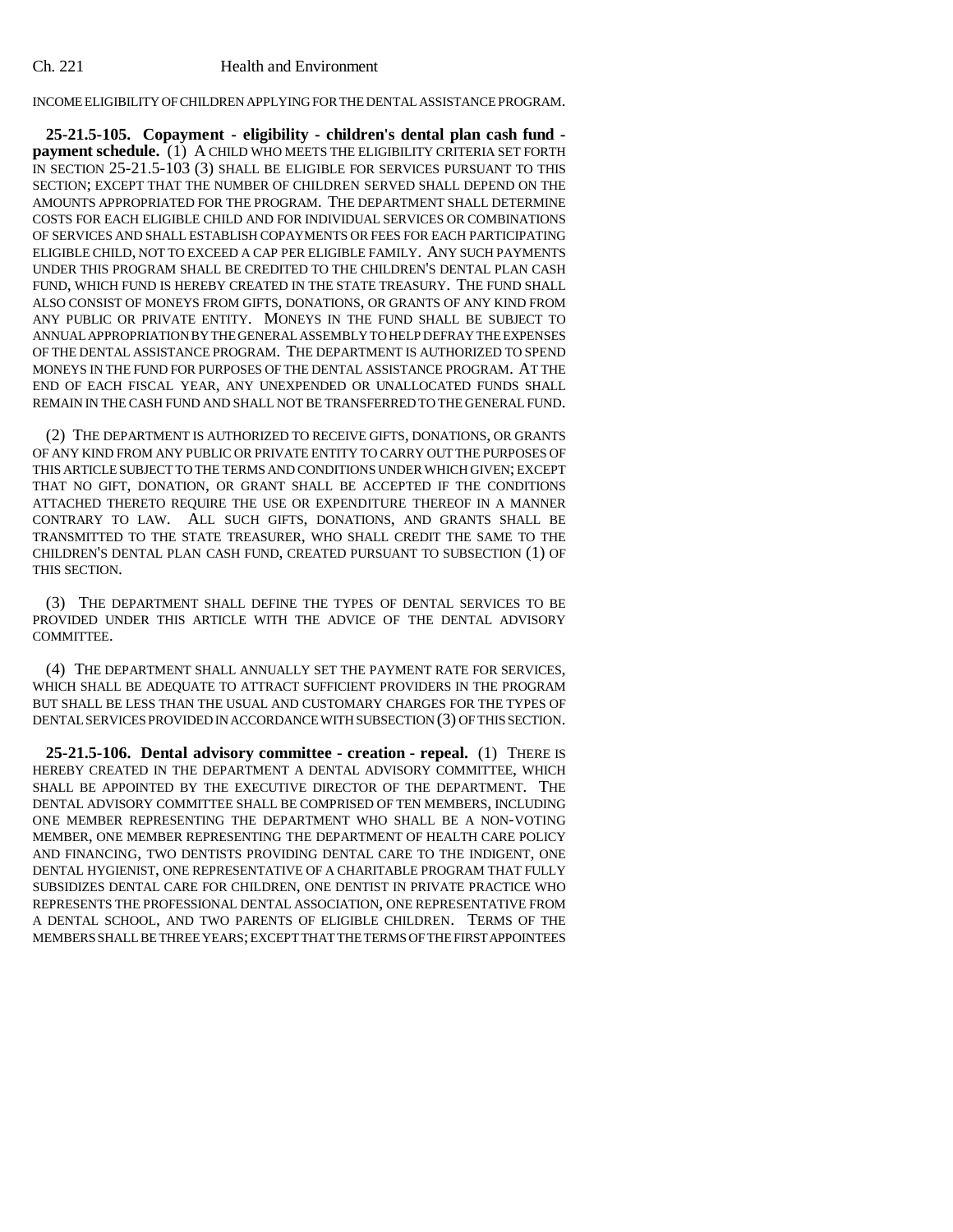SHALL BE STAGGERED FROM ONE TO THREE YEARS TO ALLOW FOR CONTINUITY OF THE COMMITTEE. MEMBERS OF THE ADVISORY COMMITTEE SHALL RECEIVE NO COMPENSATION FOR THEIR SERVICE OTHER THAN REIMBURSEMENT FOR REASONABLE TRAVEL EXPENSES.

(2) THE ADVISORY COMMITTEE SHALL HAVE THE FOLLOWING FUNCTIONS:

(a) TO ADVISE THE DEPARTMENT ON THE TYPES OF DENTAL SERVICES THAT SHOULD BE PROVIDED UNDER THE DENTAL ASSISTANCE PROGRAM;

(b) TO ADVISE THE DEPARTMENT ON THE FEE STRUCTURE FOR THE DENTAL SERVICES PROVIDED UNDER THE DENTAL ASSISTANCE PROGRAM;

(c) TO ADVISE THE DEPARTMENT ON REASONABLE RULES NECESSARY TO IMPLEMENT THE DENTAL ASSISTANCE PROGRAM, THE COORDINATION OF DONATED DENTAL SERVICES, AND THE GRANT PROGRAM DESCRIBED IN SECTION 25-21.5-108, INCLUDING BUT NOT LIMITED TO HOW PRIORITIES FOR PROGRAM IMPLEMENTATION AND RESOURCE ALLOCATION WILL BE DETERMINED.

(3) (a) THIS SECTION IS REPEALED, EFFECTIVE JULY 1, 2006.

(b) PRIOR TO SAID REPEAL, THE DENTAL ADVISORY COMMITTEE SHALL BE REVIEWED, AS PROVIDED IN SECTION 2-3-1203 (3), C.R.S.

**25-21.5-107. Donated dental services - contract.** THE DEPARTMENT SHALL CONTRACT WITH A NONPROFIT ORGANIZATION TO ADMINISTER A DONATED DENTAL SERVICES PROGRAM TO PROVIDE DENTAL TREATMENT TO PEOPLE WHO ARE DISABLED OR ELDERLY, HAVE SERIOUS DENTAL PROBLEMS BUT CANNOT AFFORD SUCH CARE, AND ARE NOT ELIGIBLE FOR MEDICAID. PURSUANT TO THE TERMS OF THE CONTRACT, THE NONPROFIT ORGANIZATION SHALL DETERMINE APPLICANT ELIGIBILITY AND, THROUGH THE USE OF REFERRAL COORDINATORS, SHALL MATCH ELIGIBLE PERSONS WITH DENTISTS AND LABORATORIES THAT VOLUNTEER TO PROVIDE DONATED DENTAL SERVICES. SUBJECT TO AVAILABLE APPROPRIATIONS, THE CONTRACT SHALL COVER THE COSTS INCURRED BY THE NONPROFIT ORGANIZATION IN IMPLEMENTING THE DONATED DENTAL SERVICES PROGRAM.

**25-21.5-108. Fluoridation of community water supplies - grants - rules.** (1) THE DEPARTMENT SHALL ADMINISTER A GRANT PROGRAM TO ASSIST COMMUNITY WATER SYSTEMS IN ADJUSTING THE LEVEL OF FLUORIDE IN DRINKING WATER AS A MEANS OF PREVENTING DENTAL DECAY FOR BOTH CHILDREN AND ADULTS, SUBJECT TO AVAILABLE APPROPRIATIONS.

(2) SUBJECT TO CRITERIA ESTABLISHED BY THE DEPARTMENT PURSUANT TO SUBSECTION (3) OF THIS SECTION, THE DEPARTMENT SHALL AWARD GRANTS TO COMMUNITIES THAT PROVIDE FOR SOME OR ALL OF THE FOLLOWING:

(a) ASSISTANCE IN THE DESIGN, PURCHASE, INSTALLATION, AND MAINTENANCE OF EQUIPMENT TO ADD PROPER AMOUNTS OF FLUORIDE TO DRINKING WATER;

(b) TRAINING OF WATER PLANT PERSONNEL IN THE PROPER OPERATION OF FLUORIDATION EQUIPMENT;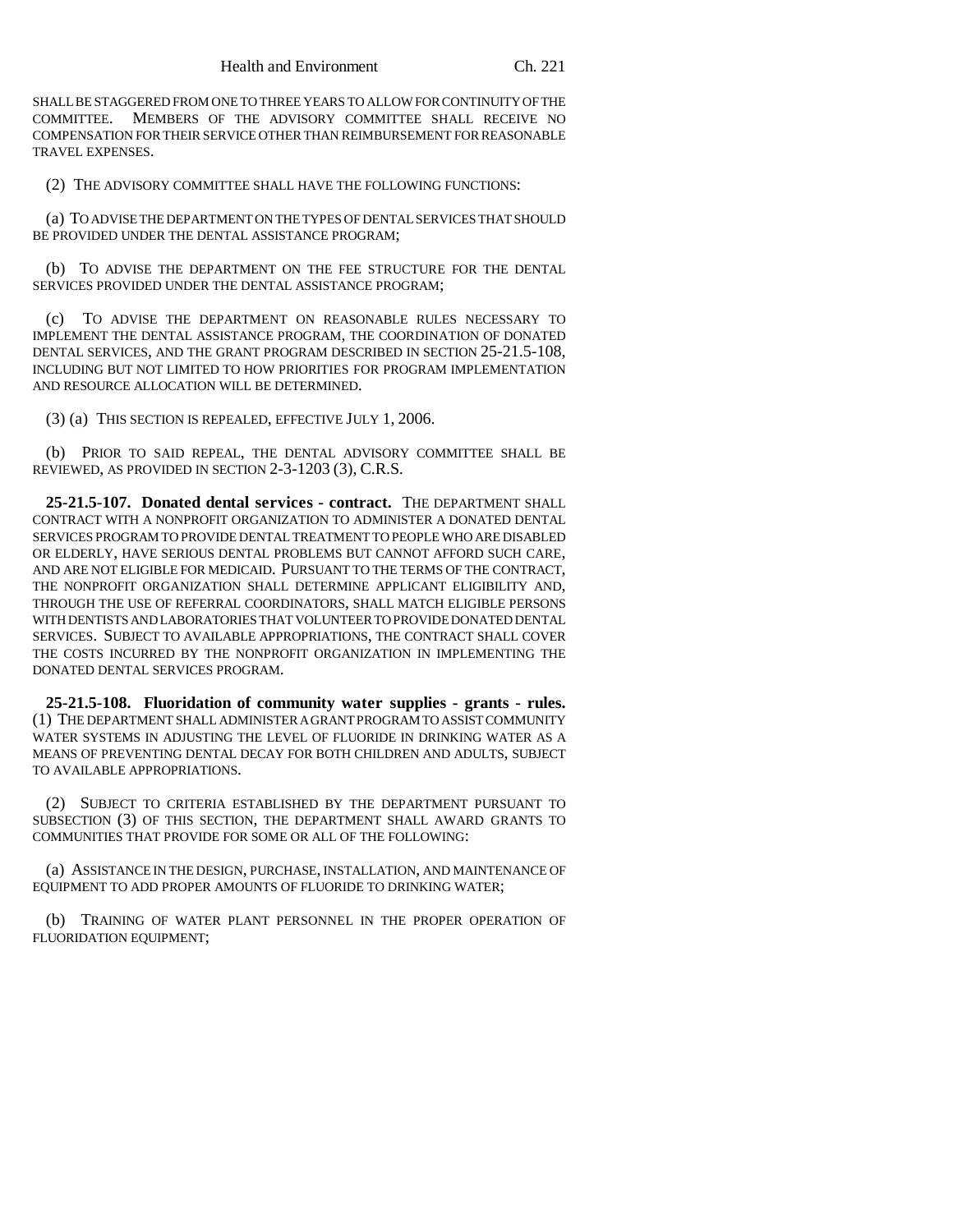(c) MONITORING OF THE FLUORIDE CONTENT BY OBTAINING PERIODIC SAMPLES OF FINISHED DRINKING WATER TO ASSURE THE PROPER LEVEL OF FLUORIDE TO PREVENT DENTAL DECAY AND TO PREVENT RISK TO THE PUBLIC HEALTH.

(3) THE DEPARTMENT SHALL ESTABLISH CRITERIA FOR AWARDING GRANTS FOR ASSISTANCE UNDER THE FLUORIDATION PROGRAM OUTLINED IN THIS SECTION. THE CRITERIA SHALL INCLUDE BUT NOT BE LIMITED TO GIVING PRIORITY TO THOSE COUNTIES OR COMMUNITY WATER SYSTEMS WITH THE GREATEST NEED FOR DENTAL SERVICES AND THE FEWEST DENTAL RESOURCES AND TO THOSE COMMUNITIES THAT AGREE TO SHARE PART OF THE COST OF THE DESIGN, PURCHASE, INSTALLATION, AND MAINTENANCE OF FLUORIDATION EQUIPMENT.

(4) THE DEPARTMENT SHALL PROMULGATE NECESSARY RULES FOR THE IMPLEMENTATION OF THE FLUORIDATION PROGRAM.

**25-21.5-109. No general fund moneys.** IT IS THE INTENT OF THE GENERAL ASSEMBLY THAT NO GENERAL FUND MONEYS BE APPROPRIATED FOR THE PURPOSES OF IMPLEMENTING THIS ARTICLE.

**SECTION 2.** 2-3-1203 (3), Colorado Revised Statutes, 1980 Repl. Vol., as amended, is amended BY THE ADDITION OF A NEW PARAGRAPH to read:

**2-3-1203. Sunset review of advisory committees.** (3) The following dates are the dates for which the statutory authorization for the designated advisory committees is scheduled for repeal:

(s) JULY 1, 2006: THE DENTAL ADVISORY COMMITTEE, APPOINTED PURSUANT TO SECTION 25-21.5-106, C.R.S.

**SECTION 3.** 10-16-104 (7) (a) (I) (A), Colorado Revised Statutes, 1994 Repl. Vol., is amended to read:

**10-16-104. Mandatory coverage provisions.** (7) **Reimbursement of providers.** (a) **Sickness and accident insurance.** (I) (A) Notwithstanding any provisions of any policy of sickness and accident insurance issued by an entity subject to the provisions of part 2 of this article OR A PREPAID DENTAL CARE PLAN SUBJECT TO THE PROVISIONS OF PART 5 OF THIS ARTICLE, whenever any such policy OR PLAN provides for reimbursement for any service which THAT may be lawfully performed by a person licensed in this state for the practice of osteopathy, medicine, dentistry, DENTAL HYGIENE, optometry, psychology, chiropractic, or podiatry, reimbursement under such policy OR PLAN shall not be denied when such service is rendered by a person so licensed. Nothing in this part 1 or part PARTS 2 OR 5 of this article shall preclude an insurance company from setting different fee schedules in an insurance policy for different services performed by different professions, but the same fee schedule shall be used for those portions of health services which THAT are substantially identical although performed by different professions.

**SECTION 4. Appropriation.** (1) (a) In addition to any other appropriation, there is hereby appropriated, out of the children's dental plan cash fund created in section 25-21.5-105, Colorado Revised Statutes, to the department of public health and environment, for the fiscal year beginning July 1, 1997, the sum of one hundred